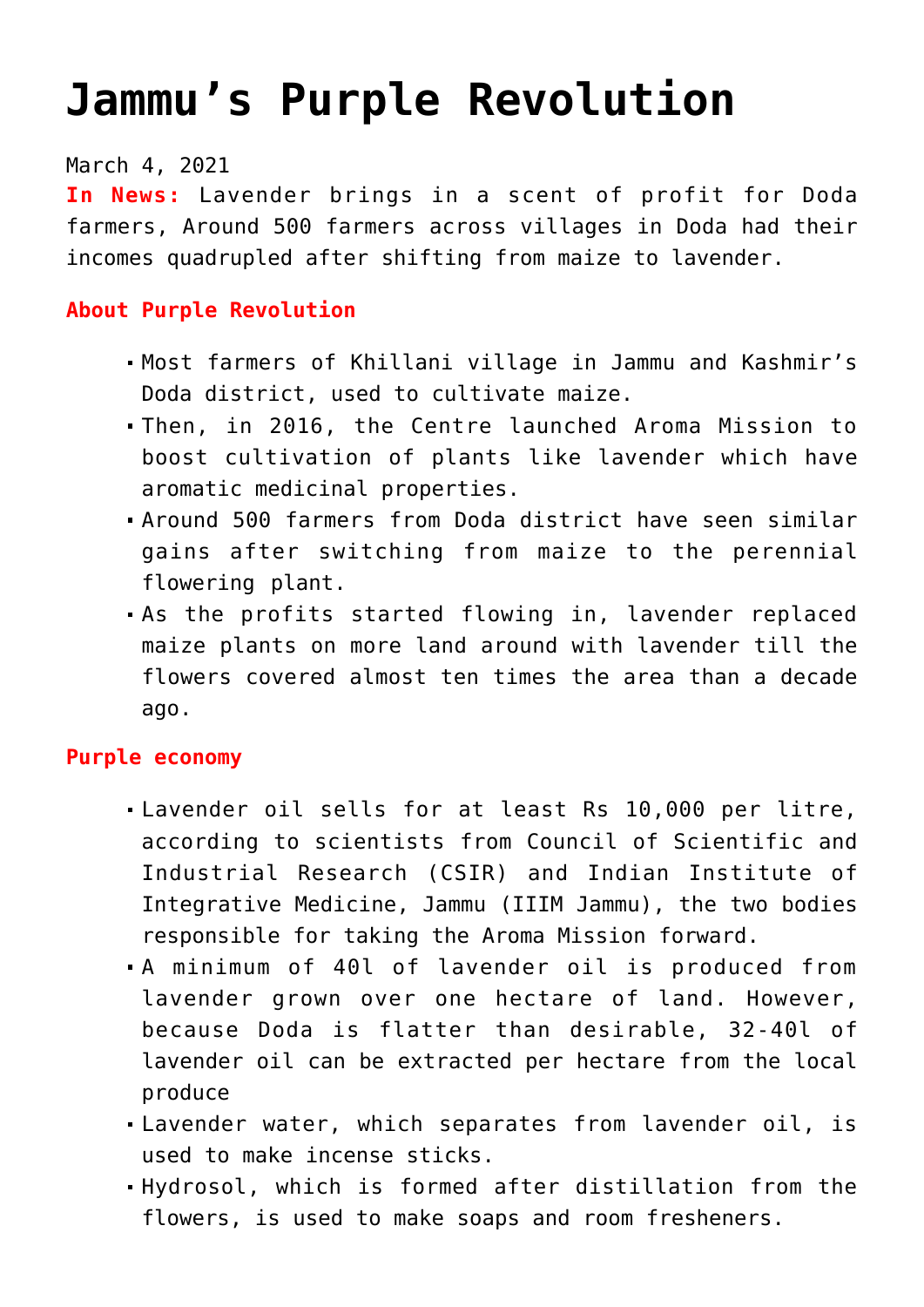Apart from increasing farm incomes, lavender cultivation also provided employment to the district's women farmers.

## **Aroma Mission : Catalyzing Rural Empowerment through Cultivation, Value Addition and Marketing of Aromatic Plants**

- The Council of Scientific and Industrial Research (CSIR) has contributed significantly in the development, nurturing and positioning of essential oil-based aroma industry in the country.
- Industry thus needs to reposition itself in this important segment. CSIR once again proposes to contribute for the purpose in a mission mode. CSIR Aroma Mission has been conceptualized and is being made operational.
- The nodal laboratory is CSIR-Central Institute of Medicinal and Aromatic Plants (CSIR-CIMAP), Lucknow.
- The CSIR Aroma Mission is envisaged to bring transformative change in the aroma sector through desired interventions in the areas of agriculture, processing and product development for fuelling the growth of aroma industry and rural employment.
- The mission will promote the cultivation of aromatic crops for essential oils that are in great demand by the aroma industry.
- The activities of the Mission will improve availability of quality material on a sustainable basis for a boom in the herbal industry based on essential oils.
- The scientific interventions made under the mission project would provide assured benefits to the growers of Vidarbha, Bundelkhand, Gujarat, Marathwada, Rajasthan, Andhra Pradesh, Odisha and other states where farmers are exposed to frequent episodes of weather extremes and account for maximum suicides.

### **This Mission aims to achieve following outcomes**